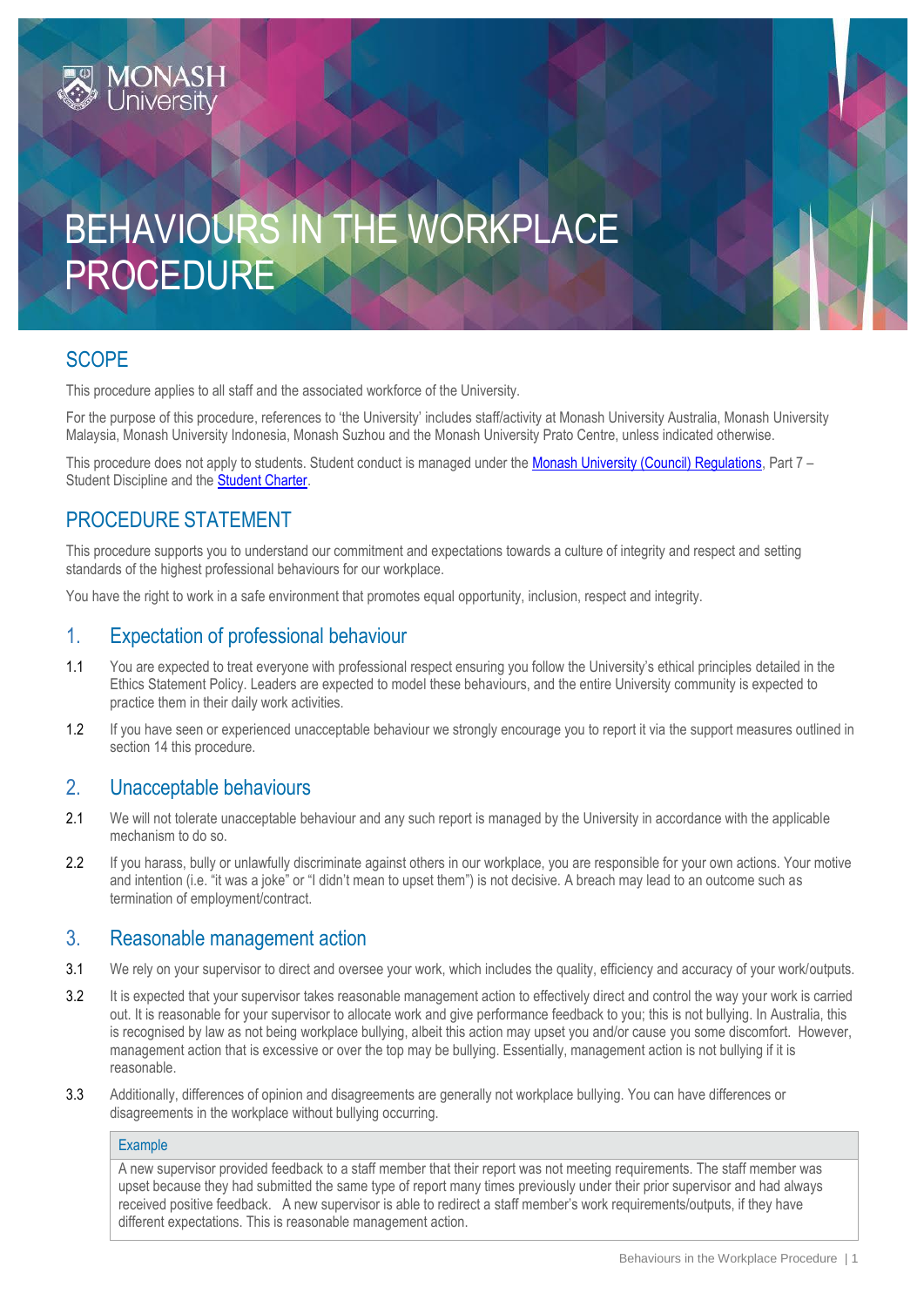- 3.4 Reasonable management action includes (but is not limited to):
	- directing and controlling the way your work is carried out;
	- giving fair and constructive feedback on your performance;
	- setting reasonable performance goals, standards and deadlines;
	- addressing unsatisfactory performance;
	- taking disciplinary action; and
	- refusing your return to work for safety reasons.
- 3.5 Reasonable management action is lawful and not bullying, albeit this action may cause you some discomfort. The Australian Fair Work Commission found that:
	- reasonable does not mean perfectly executed;
	- the overall conduct may be reasonable despite particular steps being unreasonable;
	- the action must be lawful, and not "irrational, absurd or ridiculous", to be reasonable;
	- the reasonableness of management action must be viewed from an objective view, not from the recipient's perception of it; and
	- adherence or departure from policies and procedures may be considered in determining reasonableness.

## Example

A staff member was placed on a performance plan after making several errors on their last few projects to develop their skills and output however, they continued to make errors. As such, the staff member's daily duties changed while they were undergoing further training/coaching.

In this example, it is lawful to alter the staff member's employment duties because the reason was based on a genuinely made assessment of their work performance.

## 4. Discrimination

- 4.1 You must not engage in conduct amounting to unlawful discrimination.
- 4.2 Unlawful discrimination is the unfavourable treatment of an individual or group, on the basis of an attribute that is protected by law. Unlawful discrimination may lead to disadvantage for some and advantage for others, and can be classified as either 'direct' or 'indirect' and is unlawful in the workplace or in connection with employment.
- 4.3 Discrimination protections include the following:

| <b>Australian Federal Law</b>                                                                                                                                                                                                                                                                                                                                                                                                                                                                                                                                                                                                                                                                                                                                                 | <b>Victorian Law</b>                                                                                                                                                                                                                                                                                                                                                                                                                                                                                                                                                                                                                                                                                                                                                                                                        |
|-------------------------------------------------------------------------------------------------------------------------------------------------------------------------------------------------------------------------------------------------------------------------------------------------------------------------------------------------------------------------------------------------------------------------------------------------------------------------------------------------------------------------------------------------------------------------------------------------------------------------------------------------------------------------------------------------------------------------------------------------------------------------------|-----------------------------------------------------------------------------------------------------------------------------------------------------------------------------------------------------------------------------------------------------------------------------------------------------------------------------------------------------------------------------------------------------------------------------------------------------------------------------------------------------------------------------------------------------------------------------------------------------------------------------------------------------------------------------------------------------------------------------------------------------------------------------------------------------------------------------|
| age;<br>$\bullet$<br>breastfeeding;<br>$\bullet$<br>disability;<br>$\bullet$<br>family responsibilities;<br>$\bullet$<br>gender identity;<br>$\bullet$<br>intersex status;<br>$\bullet$<br>marital or relationship status;<br>$\bullet$<br>pregnancy or potential pregnancy;<br>$\bullet$<br>people with disabilities who have a carer, assistant,<br>$\bullet$<br>assistance animal or disability aid;<br>race, colour, descent or national or ethnic origin;<br>$\bullet$<br>sex; and<br>$\bullet$<br>sexual orientation;<br>$\bullet$<br>Also falling within the definition of 'unlawful discrimination'<br>is:<br>harassment of people with disabilities;<br>$\bullet$<br>offensive behaviour based on racial hatred; and<br>$\bullet$<br>sexual harassment.<br>$\bullet$ | age;<br>۰<br>carer and parental status;<br>$\bullet$<br>disability;<br>$\bullet$<br>employment activity;<br>$\bullet$<br>gender identity (which includes gender expression);<br>$\bullet$<br>industrial activity;<br>$\bullet$<br>intersex status:<br>$\bullet$<br>lawful sexual activity and sexual orientation;<br>$\bullet$<br>marital status or relationship status;<br>$\bullet$<br>physical features;<br>$\bullet$<br>political belief or activity;<br>$\bullet$<br>pregnancy and breastfeeding;<br>$\bullet$<br>race;<br>$\bullet$<br>religious belief or activity;<br>$\bullet$<br>sex:<br>$\bullet$<br>expunged homosexual conviction;<br>$\bullet$<br>a spent conviction; and<br>$\bullet$<br>personal association with someone who has, or is<br>٠<br>assumed to have, one of these personal<br>characteristics. |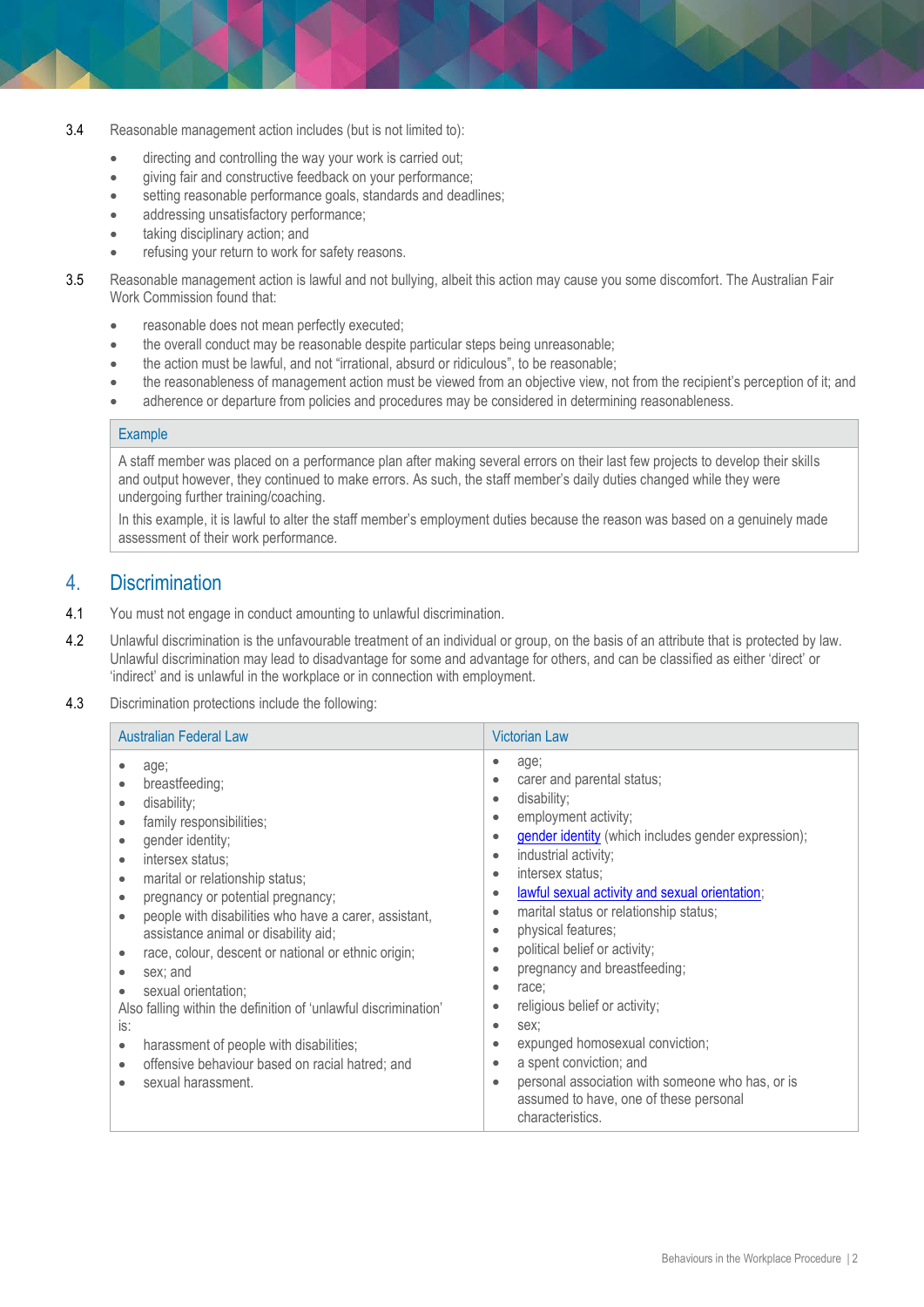4.4 Discrimination can be overt (direct) when an individual is treated unfavourably because of a protected attribute. Direct discrimination often happens because people make unfair assumptions about what individuals with a protected attribute can and cannot do.

#### **Example**

A staff member applies for another internal position but does not get the job. When the staff member calls the hiring manager to ask why, the manager states: "you mentioned you didn't have kids but would like to have them one day and we can't have you getting pregnant and then we have to go through this process again."

4.5 Discrimination can be less obvious (indirect) where a requirement, condition or practice is applied to everyone but it disadvantages an individual or group because of a protected attribute and this is not reasonable in the circumstances.

#### **Example**

A supervisor makes all staff start at 6am. This treats everyone equally, but it disadvantages one staff member, as this individual needs to care for their child prior to school hours. This may amount to indirect discrimination depending on all the circumstances of their situation.

## **Exceptions**

- 4.6 In some circumstances, discrimination on the basis of a protected attribute may not be unlawful because an exception applies. This includes where the action:
	- is permissible under another law; or
	- is based on the inherent requirements of the particular position concerned.

#### **Example**

A 17-year-old applicant applied for a position working in a food service venue serving alcohol.

Without even an interview, the venue wrote to this applicant indicating they were under 18 and therefore did not meet the requirements of the position, as Victoria's liquor legislation does not allow individuals under 18 years to serve alcohol. The venue has lawfully discriminated against this applicant because of their age.

## 5. Harassment

- 5.1 You must not engage in conduct that is unlawful harassment.
- 5.2 Harassment occurs when unwelcome behaviour causes the person affected to feel intimidated, insulted or humiliated and a reasonable person would expect it would have this effect. It can occur in a single incident or a series of incidents. Harassment can be experienced by witnessing behaviour not directed to that person e.g. overhearing a lewd joke.
- 5.3 You must not sexually harass, or harass based on race or disability. It is also unlawful in Australia.
- 5.4 Harassment can include behaviour such as (but is not limited to):
	- telling insulting jokes about particular racial or religious groups;
	- sending explicit or sexually suggestive emails, text messages or memos;
	- displaying racially offensive or pornographic images or sending explicit images or footage;
	- making derogatory comments or taunts about a person's disability;
	- asking intrusive questions about someone's personal life, including someone's sex life; and
	- repeatedly making jokes at a colleague's expense.

#### Sexual harassment

- 5.5 Sexual harassment is a specific form of unlawful harassment. It is unwelcome behaviour of a sexual nature and can affect all genders. Sexual harassment can be physical, spoken, visual or written.
- 5.6 Sexual harassment can include behaviour such as, but not limited to:
	- indecent exposure;
	- stalking;
	- unwanted sexual attention;
	- sexual assault;
	- offensive jokes; and
	- obscene or threatening communications such as phone calls, letters, emails, text messages and postings on social networking sites.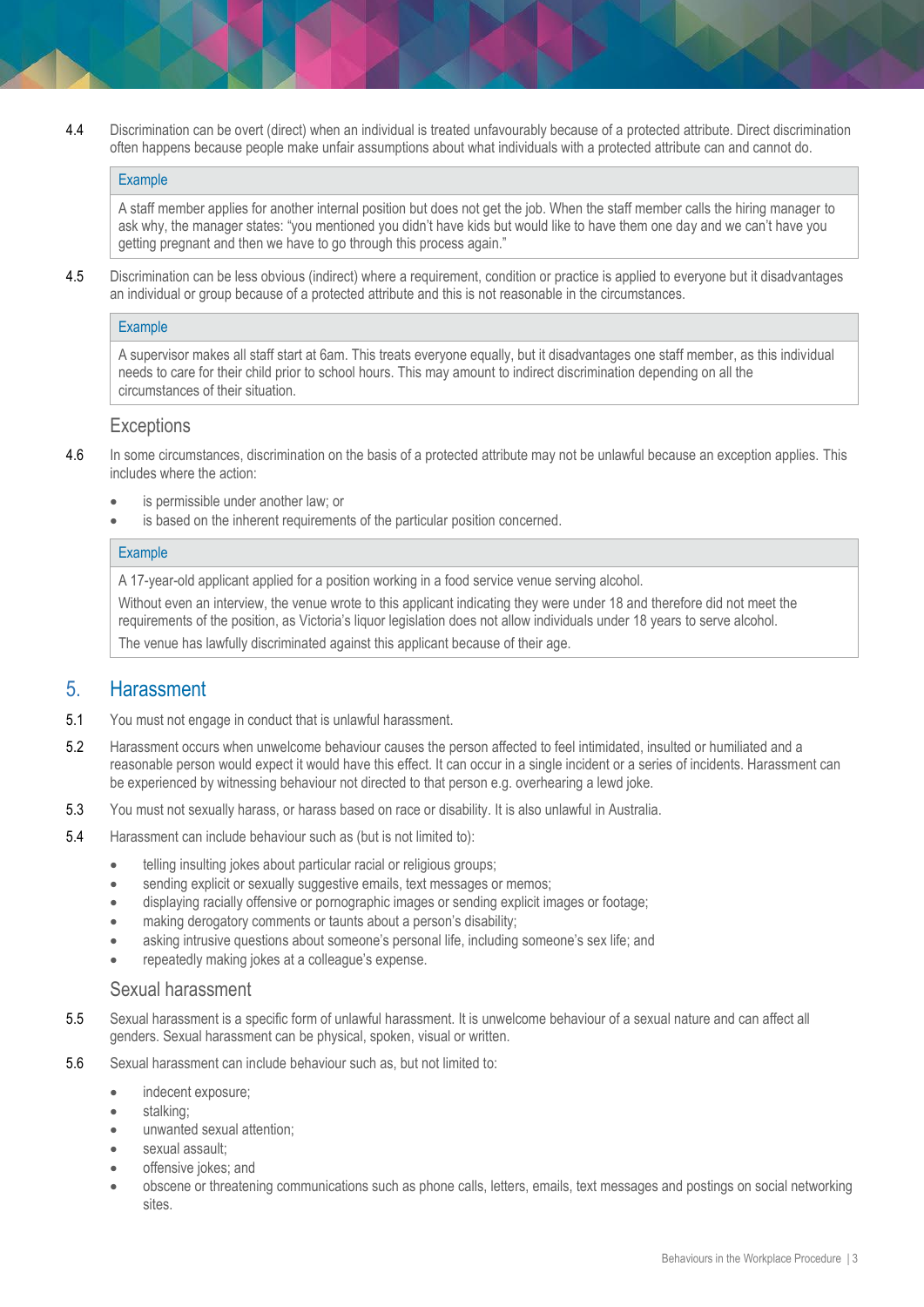#### **Example**

A staff member was asked at a team lunch what their bra size was, and was told to wear low cut tops to get the attention of their manager. The person making the comments intended them to be funny; however, the staff member was offended and upset.

- 5.7 If an individual does not object to the conduct at the time, it does not make the conduct welcome, or mean it is not harassment. Sexual harassment occurs if a reasonable person, having regard to all the circumstances, would have anticipated that the person harassed would feel offended, humiliated or intimidated.
- 5.8 If an interaction is consensual, welcome and reciprocated it is not sexual harassment.

#### Racial harassment

- 5.9 Racial harassment is another form of unlawful harassment. It describes any unwelcome conduct in relation to a person's colour, race, nationality, social or ethnic origin or extraction. It can range from stereotypical negative comments to name calling, abuse and physical violence. It can be discriminatory remarks, behaviours or practices, which show racial intolerance.
- 5.10 Racial harassment can include behaviour such as, but is not limited to:
	- making jokes, insinuations, humiliating comments or racially oriented remarks;
	- criticising and being intolerant in regards to the ethnic differences such as accent, clothing, hairstyle, dress, customs and beliefs;
	- acting seemingly disgusted or showing contempt to another related to race or ethnic activities; and
	- showing pictures or images that are racially degrading.

#### Example

After the Christmas holidays, a group of staff were discussing what they did over the holiday break. One staff member talked about their holiday to the Philippines and how much they loved laying by the pool in the sun. A colleague turned to them and said "didn't you go back to your country and fight for Islam"?

## 6. Bullying

- 6.1 You must not engage in conduct that is bullying.
- 6.2 Workplace bullying is repeated unreasonable behaviour directed towards another person in the workplace that creates a risk to health and safety that is unlawful (whether contrary to legislation or in breach of your terms and conditions of employment).
- 6.3 Bullying can be verbal, physical, social or psychological abuse. It includes offensive language, insulting someone about physical characteristics such as their weight or height, teasing or telling jokes, hitting/hurting someone, shoving or intimidating another person, consistently excluding or isolating another person e.g. from work related activities. Bullying can be unlawful even if there is no intent to bully.
- 6.4 Examples of repeated behaviour include (but is not limited to):
	- **•** spreading misinformation or malicious rumors;
	- behaviour or language that frightens, humiliates, belittles or degrades at work, including yelling or screaming;
	- teasing or regularly making someone the brunt of pranks or practical jokes;
	- deliberately excluding, isolating or marginalising a person from normal work activities;
	- withholding information that is vital for effective work performance;
	- deliberately changing work arrangements, such as rosters and leave, to inconvenience a person; and
	- excluding a person from work related activities intending to humiliate.

#### Example

A staff member is feeling intimidated and frustrated by their supervisor because their supervisors often blocks applications for leave or training. They continually belittle the staff member in team meetings, often make jokes about them in front of colleagues and forget to include them in invitations to team meetings.

## 7. Vilification

- 7.1 You must not engage in conduct that is vilification of a person or group.
- 7.2 Vilification occurs when someone incites hatred towards, serious contempt for or severely ridicules a person or group of persons on the ground of their race, religion, sexuality, gender identity, colour, nationality, descent, ethnicity, ethno-religious status, national origin, homosexuality, HIV or aids status or trans-gender status, disability, sexual orientation or lawful sexual activity.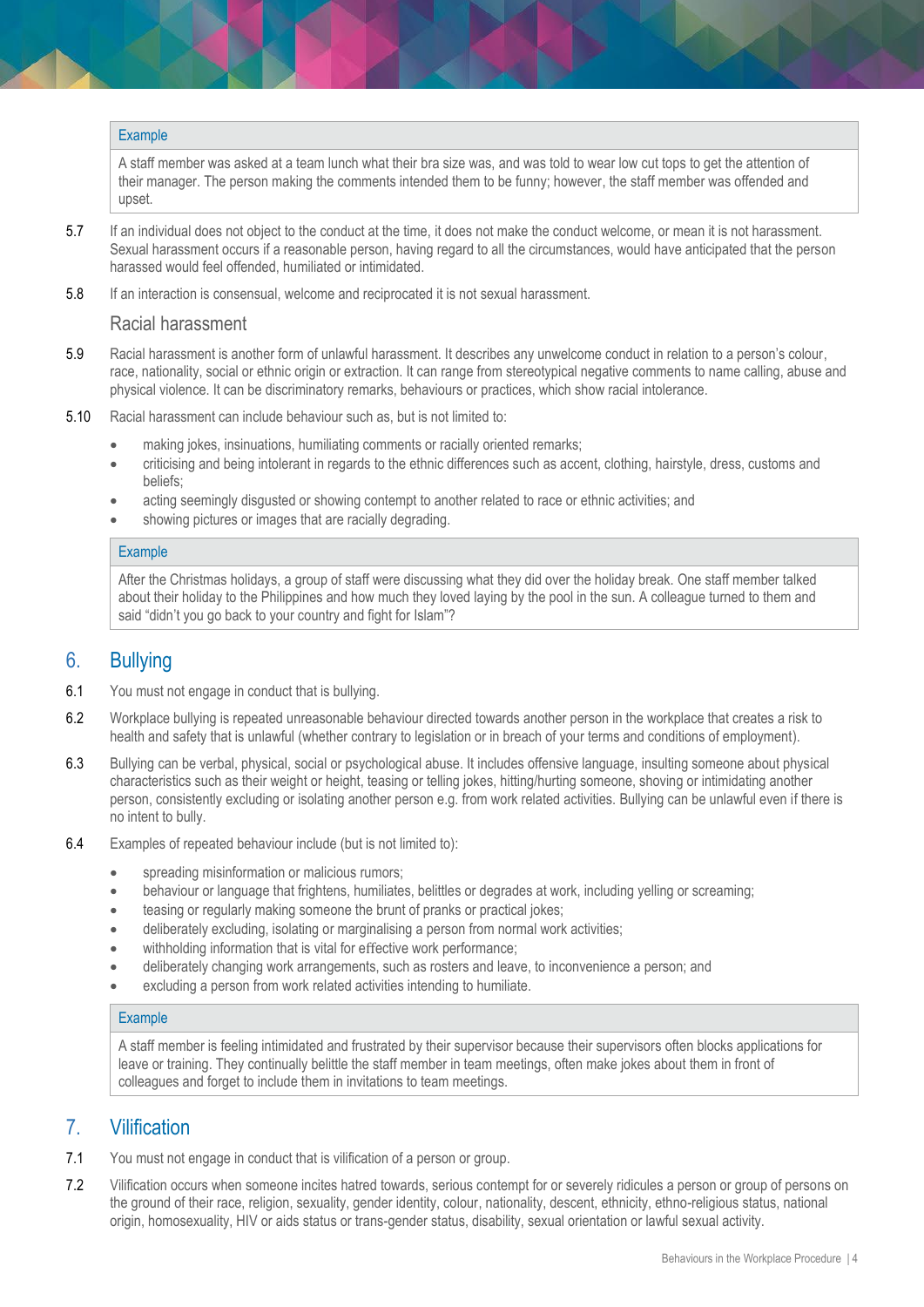#### **Example**

A staff member continually expresses in the workplace their distaste for a colleague whose sexuality they do not approve and encourages others not to associate with this colleague.

## 8. Impairment

- 8.1 We expect you to carry out your work without risking the safety and health of yourself or others as reasonably practicable.
- 8.2 We may be required to address your ability to work safely. We will ensure you are not in a position of personal risk and do not present a hazard or risk to the safety and health of yourself or others.
- 8.3 There are a number of factors, which may contribute to impairment (i.e. alcohol or drugs, fatigue, medical conditions). Where we suspect or observe impairment or unacceptable behaviour, we may take any of (but not limited to) the following actions:
	- send you home;
	- remove you from a workplace or activity;
	- offer support, counselling or education;
	- contact the Police or emergency services; and/or
	- apply disciplinary procedures up to and including termination of employment/contract.

#### Example

A manager returns from lunch smelling strongly of alcohol, slurring their words and they lost their balance a number of times. Colleagues were concerned for their welfare and the safety of others around them therefore reported their observations.

## 9. University functions and activities

- 9.1 Our expectations of your behaviour described in this procedure extends to all places and situations where you perform work for us. They also extend to work related social functions, work related trips (such as conferences offsite, interstate and overseas) and events run either by us or where you attend as our representative.
- 9.2 It is a requirement that professional behaviour must be adhered to when you attend any workplace social functions, conferences or events etc.

#### **Example**

A celebration was taking place to mark the successful implementation of a project, which included managers, project members and representatives of the vendor company.

At this celebration, a manager discussed the negative performances of colleagues involved in the project with the vendor of the product.

9.3 Events should be catered to mitigate the risk of alcohol causing problem behaviour. Australian staff can access further information in th[e Alcohol Risk Management Procedure.](https://publicpolicydms.monash.edu/Monash/documents/1935602)

## 10. Use of University resources

10.1 We expect you to safeguard and use our resources responsibly and in accordance with applicable conditions, contractual obligations and other general obligations.

#### Example

Staff must not use University data resources (such as computers, tablets, phones) to breach copyright laws or access/transmit pornography, or in contravention of licence/contract conditions.

## 11. Use of social media

11.1 You are personally responsible for your use of social media, including the content you publish on your own private social media. We remind you that content identifying us or a work colleague/student must comply with University Media and Social Media Policy and /Procedure, and this procedure.

#### **Example**

A group of staff were posting comments on their personal Facebook pages about a fellow colleague, suggesting this person was 'up for anything' and they were voting who would try to 'crack this person at the next Monash function'. The comments came to the attention of the recipient who was embarrassed and upset and therefore made a report to the University.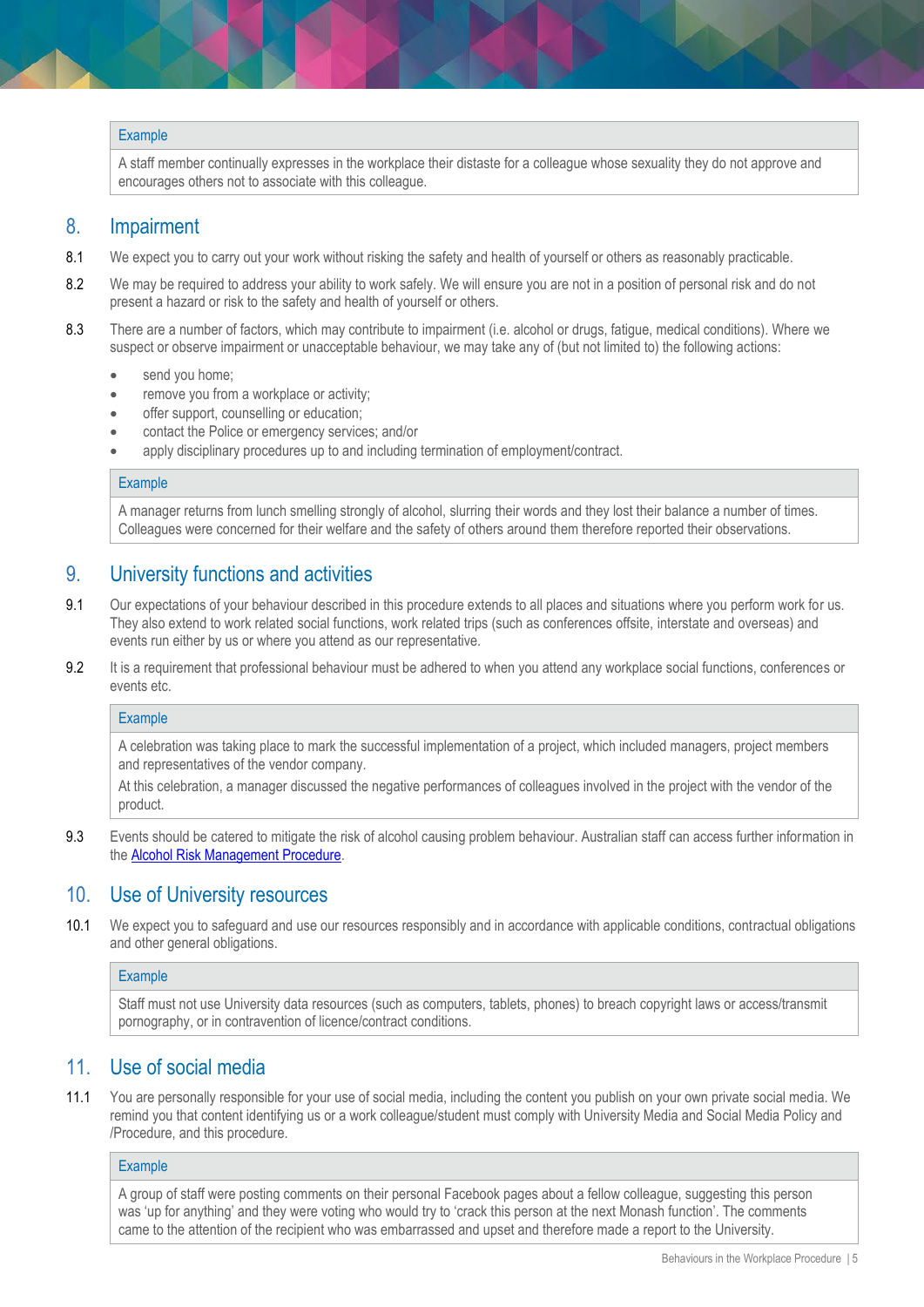# 12. Experiencing unacceptable behaviour

- 12.1 If you have experienced unacceptable behaviour, we encourage you to act.
- 12.2 Tell someone and let others help. Your safety and attention to your immediate needs is paramount. Expert help, advice and support is available to assist you with your decisions. Information about how to report unacceptable behaviour is detailed below.

# 13. Bystanders (witnesses)

- 13.1 You may have been in a situation when you have seen something that did not feel quite right and you decided not to intervene. It may have been because you did not feel like it was any of your business, that you felt unsafe, or you may not have known what to do. Being a bystander is being there and observing when something harmful is happening to someone else. Being an active bystander involves doing something about it.
- 13.2 Being an active bystander, includes:
	- Witnessing an incident
	- If someone is acting inappropriately, the only way the behaviour can be addressed is if you see it and decide to act. Understanding that something needs to be done
	- Ignoring what is happening will not help anyone, and it will not help to create a safe and positive community.
	- Taking responsibility It is common to feel scared about stepping in. These are thoughts that everyone will have. However, if everyone thinks that someone else should act, that means that no one will. It is up to all of us to look out for each other.
	- Deciding what action to take, and being confident to do it safely. The most important thing to always remember is that you need to keep yourself safe first, both for your own sake and because you cannot help anyone else if you are hurt.
- 13.3 If you do witness unacceptable behaviour, you can play a key role in challenging the social norms and attitudes that perpetuate unacceptable behaviours, as well as act to respond to or prevent further unacceptable behaviour.
- 13.4 Should you feel *safe and comfortable* to challenge the unacceptable behaviour:
	- let the person know what they are doing is unacceptable; and/or
	- distract the individual to diffuse the behaviour; and/or
	- ask for help from others around; and
	- always ensure you ask the individual who is receiving the unacceptable behaviour if they are ok and if you can help them.
- 13.5 You are strongly encouraged to raise a concern or lodge a complaint even if you are not a party to an incident. For example, you may overhear a racist joke, witness a person assaulting, harassing, intimidating or bullying another person. You can even make a report without identifying yourself, if this makes you feel more comfortable.

# 14. Reporting unacceptable behaviour

14.1 You may seek support, advice, referrals or report unacceptable behaviour based on your need at the time.

## Australia

| Contact                                                                          | Need/Purpose                                                                                                                                                  |
|----------------------------------------------------------------------------------|---------------------------------------------------------------------------------------------------------------------------------------------------------------|
| Emergency Services (Dial 000 for immediate assistance)                           | In emergency situations                                                                                                                                       |
| Campus Security (+61 3 9905 3333 or ext 333 from a<br>Monash phone)              | Where swift attendance is required on campus                                                                                                                  |
| Safer Community Unit (+61 3 990 51599 or<br>safercommunity@monash.edu)           | For reporting and investigating of concerning and threatening<br>behaviour, and referrals to services within and outside the<br>University                    |
| Manager, Ethical Conduct<br>(ethical.conduct.queries@monash.edu or 03 9902 4945) | For advice regarding unacceptable behaviours, and referrals<br>to approved University services                                                                |
| <b>SARAH</b> (safety and risk hub for incident reporting)                        | Online system for reporting unacceptable behaviours and<br>hazards for escalation to the Manager, Ethical Conduct for<br>resolution (including investigation) |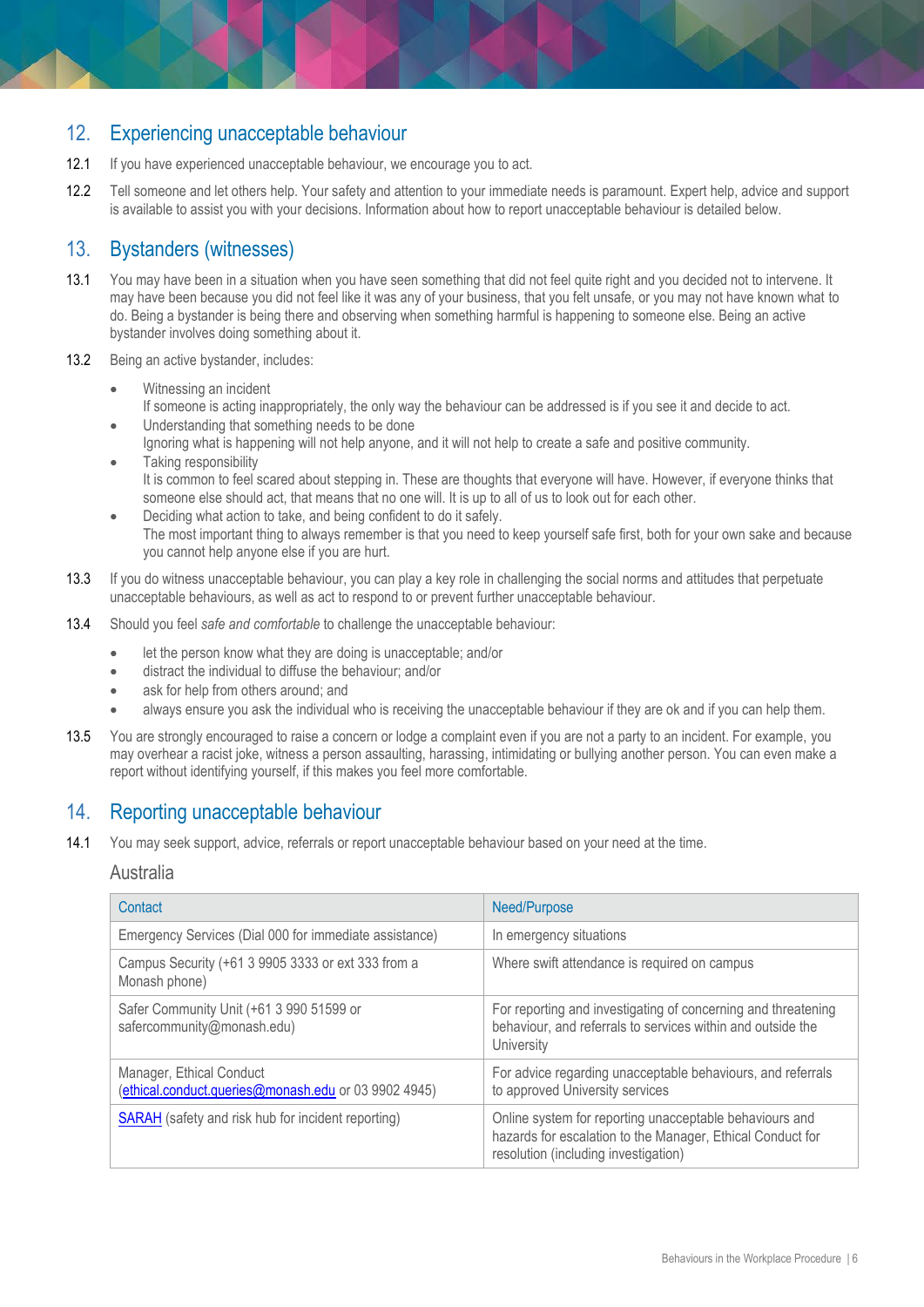## Malaysia

| Contact                                                                                                          | Need/Purpose                                                                                                        |
|------------------------------------------------------------------------------------------------------------------|---------------------------------------------------------------------------------------------------------------------|
| Emergency Services (Dial 999 for immediate assistance)                                                           | In emergency situations                                                                                             |
| In emergency situations                                                                                          | Where swift attendance is required on campus                                                                        |
| Campus Security (+603 5514 6333 or ext 46333 from a<br>Monash phone)                                             | For advice, reporting and investigating of concerning,<br>unacceptable and threatening behaviour involving students |
| Where swift attendance is required on campus                                                                     | For advice, reporting and investigating of concerning,<br>unacceptable and threatening behaviour involving staff    |
| <b>Student Advisory and Support</b><br>(https://www.monash.edu.my/student-life/student-advisory-<br>and-support) | Online system for reporting unacceptable behaviours and<br>hazards                                                  |

## International Locations

#### **Contact**

- at Monash Suzhou from Chris Wen (+86 512 6299 8035 or Chris.wen@monash.edu); and,
- at IITB from M.S. Unnikrishnan (+91-22-2576 4740 o[r unnikrishnan.ms@iitbmonash.org\).](mailto:unnikrishnan.ms@iitbmonash.org)
- community legal centres

# 15. Protection from reprisals, retaliation or threats

## Victimisation

- 15.1 You must not victimise someone (i.e. subjecting them to some detriment or threaten to do so) because they have made a complaint or helped someone else to make a complaint under equal opportunity or anti-discrimination law. It is also unlawful in Australia.
- 15.2 Anyone engaged in such conduct may be subject to discipline in accordance with the requirements of the law, University regulations, policies and procedures and relevant enterprise agreement.

#### **Example**

A colleague sent a staff member a sexually explicit text messages and often makes sexual jokes in their presence. After the recipient made a complaint about their behaviour, colleagues of the recipient stopped including them in the usual workplace activities e.g. stopped inviting them to lunch or drinks after work.

## False, malicious and vexatious claims

15.3 Reports of unacceptable behaviour must be genuine and honest. If you are found to have made a false or vexatious complaint against another person this may lead to disciplinary action.

## Legal obligations and considerations

- 15.4 There are instances where we will act on a matter without a complaint, or even if the person making a complaint does not want further action taken. These are serious allegations of unacceptable behaviour where we feel or are legally obligated to take action.
- 15.5 Some matters may also be considered a criminal offence and may be reported to the Police, such as (but are not limited to):
	- **•** physical molestation or assault;
	- indecent exposure and stalking; and
	- assault or sexual assault.

## Recording conversations

- 15.6 Our Ethics Statement details the ethical values and principles that we expect from you. The Ethics Statement highlights the necessity for you to conduct yourself in an honest and fair manner, based on mutual respect. You are expected to act with integrity, transparency and in a professional manner in all your work activities. Covert recording of conversations is not consistent with these ethical principles.
- 15.7 Not only is covert recording generally unlawful, it also involves deception, and lacks fairness and transparency. Therefore, it is not consistent with the Ethics Statement.
- 15.8 We consider covert recordings in the workplace to be objectionable as it undermines the mutual trust and confidence required in an employment relationship and between workplace participants.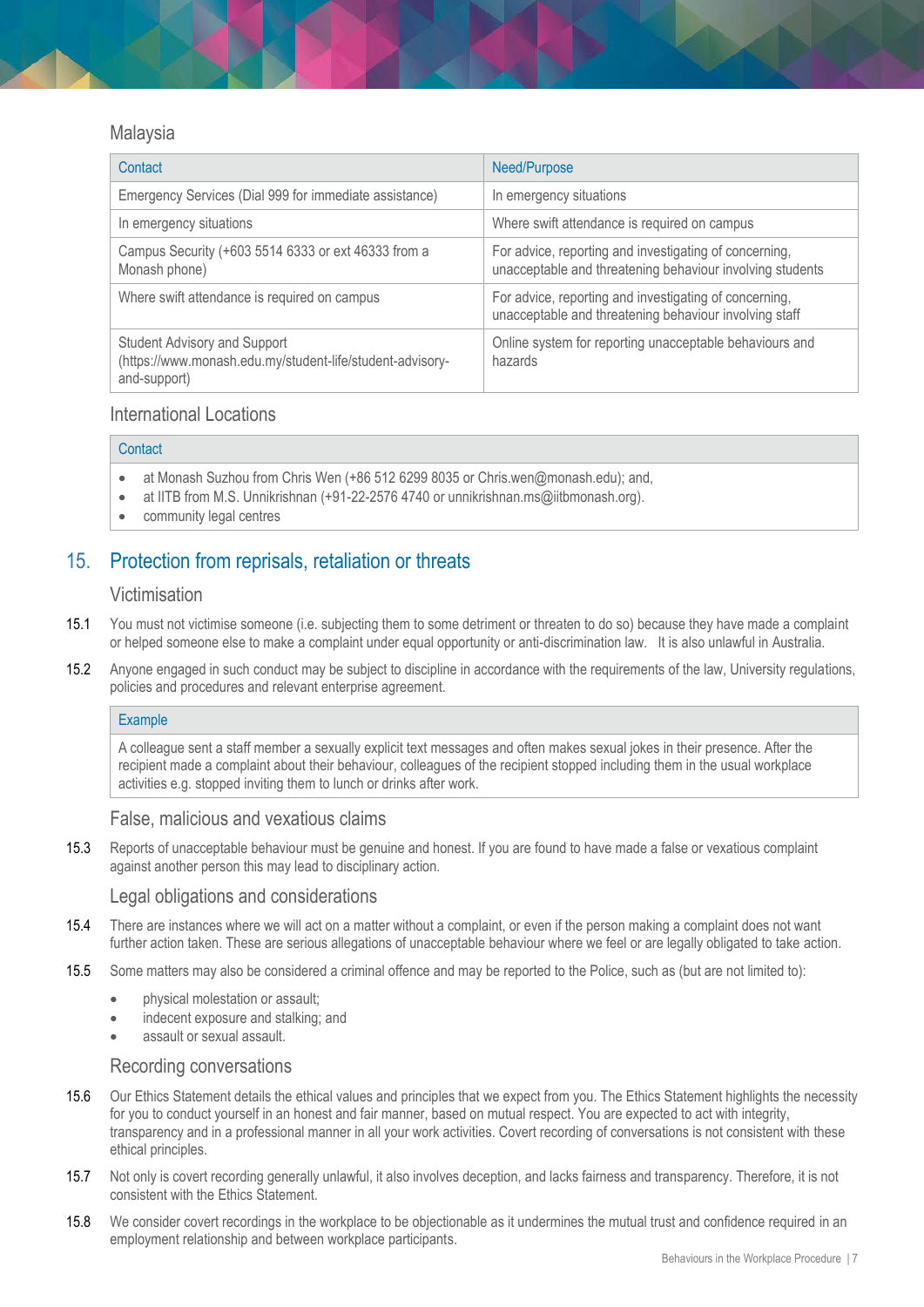15.9 If you make covert recordings, you may be considered to have seriously breached your employment contract and face disciplinary action up to and including termination of employment/contract.

# 16. Internal support services

- 16.1 Additional support options are available for you which, depending on your location, may include (but are not limited to):
	- your supervisor
	- **•** Human Resources
	- Th[e Employee Assistance Program](http://www.intranet.monash/hr/home/featured-items/row-2/featured-jobs/employee-assistance-program)
	- [MyCoach for People Leaders](https://www.intranet.monash/hr/tools-and-resources/manager-resources/manager-assist-hotline)
	- [Culture of Integrity & Respect](https://www.monash.edu/about/who/culture-of-respect) webpage
	- [Health and wellbeing services](https://www.monash.edu/ohs/health-and-wellbeing)
	- [Counselling services](https://www.monash.edu/health/counselling) (for confidential professional counselling)
	- [Student Life and Support Services](https://www.monash.edu/students/support)

You can also refer to th[e Mental Health Procedure](https://www.monash.edu/__data/assets/pdf_file/0003/2216523/Mental-Health-Procedure.pdf) for further guidance and information on the support available.

## **Malaysia**

- [Access MUM HR](https://hrhelpdesk.monash.edu.my/)
- **Employee Assistance Program**
- **•** Grievance Advisers
- [Student Advisory and Support a](https://www.monash.edu.my/student-life/student-advisory-and-support)n[d Student Counselling Support](https://www.monash.edu.my/student-services/support-services/counselling-and-wellness)
- [All Women's Action Society](https://www.hati.my/all-womens-action-society-awam) or the [Women's Aid Organisation](https://wao.org.my/)

Safer Community Unit (SCU)

- 16.2 You can seek support from SCU, who can:
	- help connect you with support services
	- explore appropriate safety measures
	- provide information on your formal reporting options
	- and assist you with formal reporting processes.
- 16.3 If your report is about:
	- something that could be a criminal offence, SCU can explain the process for formally reporting to the police, and assist you with that process
	- another Monash staff member, SCU can explain the processes for making a formal report for Monash Workplace Relations
	- a Monash student's behaviour, you can make a formal report of [general misconduct.](https://connect-forms.apps.monash.edu/students/report-incident/) [General misconduct](https://www.monash.edu/students/general-misconduct) is any form of unacceptable behaviour that breaches Monash rules and regulations. SCU will refer all formal reports of general misconduct to the Office of Student Conduct.

# 17. Breach of procedure

17.1 The University treats any breach of its policies, procedures and schedules seriously; it encourages reporting of concerns about noncompliance, and manages compliance in accordance with the applicable [Enterprise Agreement,](https://www.monash.edu/current-enterprise-agreements) relevant instrument of appointment and/or applicable contract terms. A failure to comply with University procedures may result in action by the University. Such action may include disciplinary and other action up to and including potential termination of employment for employees, or the cessation of engagements with the University for other persons.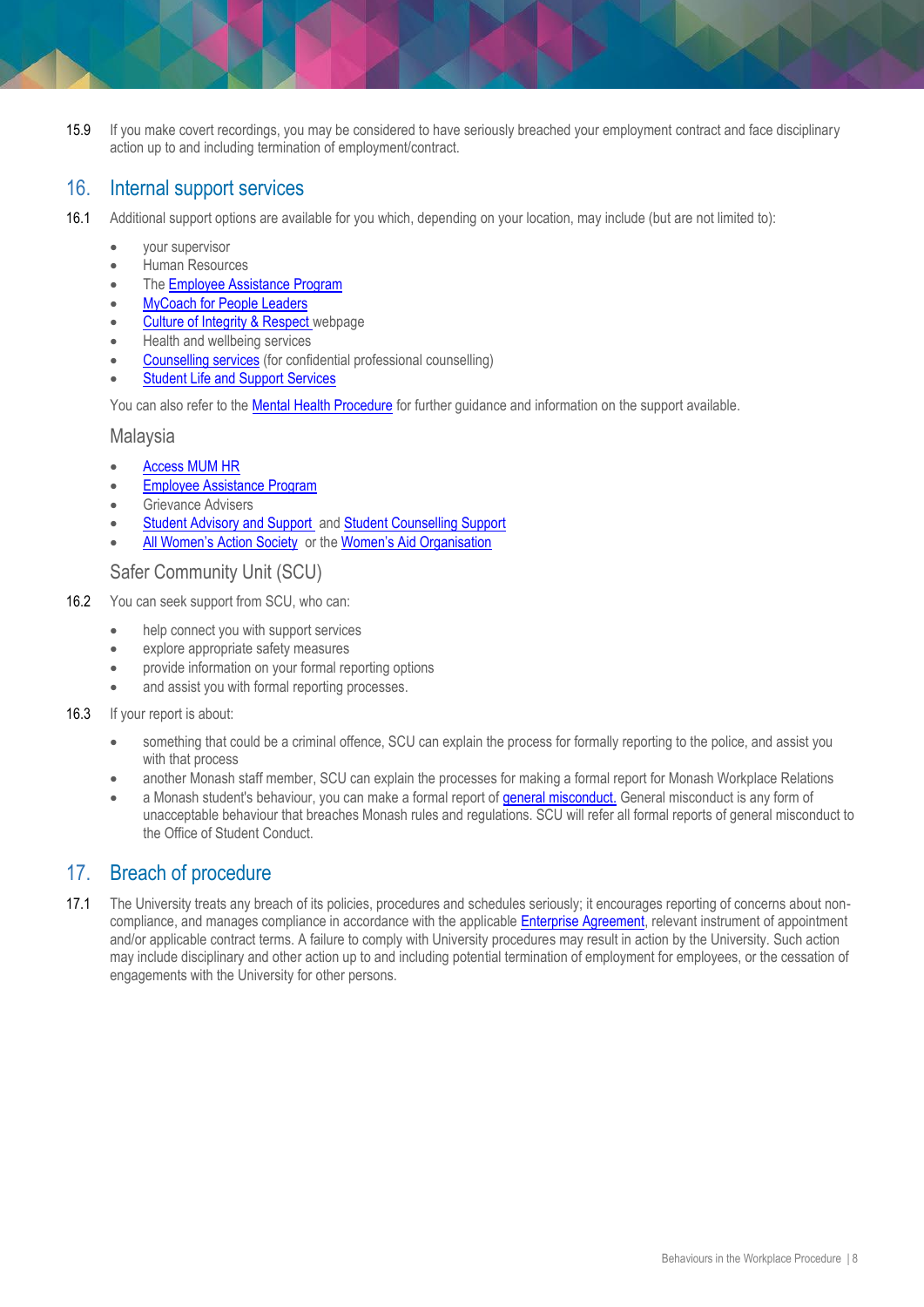# **DEFINITIONS**

| <b>Associated workforce</b> | means any person appointed by the University to participate in University activities in an unpaid capacity<br>and are not employees of the University. The associate workforce includes (but is not limited to), Honorary<br>appointments such as Adjunct and Emeritus Professors, Conjoint Appointments, Contractors, University<br>Visitors, and Affiliates.                                                                                                                                                                                                                                                                                                                                                                                       |
|-----------------------------|------------------------------------------------------------------------------------------------------------------------------------------------------------------------------------------------------------------------------------------------------------------------------------------------------------------------------------------------------------------------------------------------------------------------------------------------------------------------------------------------------------------------------------------------------------------------------------------------------------------------------------------------------------------------------------------------------------------------------------------------------|
| <b>Enterprise Agreement</b> | The Enterprise Agreement means the Monash University Enterprise Agreement (Academic & Professional<br>Staff) 2019 or the Trades and Services staff (Building and Metal Trades staff) 2009 or Trades and<br>Services staff (Catering and Retail, Cleaning and Caretaking, and Miscellaneous services staff) 2005 as<br>applicable to the staff member in accordance with their contract of employment.                                                                                                                                                                                                                                                                                                                                                |
| Impairment                  | A derogation from an individual's ability to perform duties of their position or associated activities at the<br>required level.                                                                                                                                                                                                                                                                                                                                                                                                                                                                                                                                                                                                                     |
| <b>Malicious</b>            | Is characterised by the intentionally harmful spiteful act.                                                                                                                                                                                                                                                                                                                                                                                                                                                                                                                                                                                                                                                                                          |
| <b>Staff</b>                | means paid, academic, professional and trades and services staff employed by the University:<br>(a) under a relevant <b>Enterprise Agreement</b> ; or<br>a contract or employment.<br>(b)                                                                                                                                                                                                                                                                                                                                                                                                                                                                                                                                                            |
| <b>Vexatious</b>            | The intentional causing of annoyance, embarrassment, frustration, worry or harassment regardless of<br>merits.                                                                                                                                                                                                                                                                                                                                                                                                                                                                                                                                                                                                                                       |
| University activities       | For the purpose of this procedure include (but not limited to):<br>gatherings of university staff members and/or students and their guests, or events at University<br>$\bullet$<br>performance venues, e.g. social or sports clubs meetings, barbeques, fund-raisers, departmental<br>book launches, seminars, reading groups, conferences, etc.;<br>conferences, seminars, business partner sponsored/arranged events;<br>$\bullet$<br>informal social events such as lunch or after work drinks;<br>$\bullet$<br>University events that take place on licensed premises; and<br>$\bullet$<br>off-campus activities undertaken as part of teaching and/or research activities involving staff,<br>$\bullet$<br>students and authorised volunteers. |
| University resources        | Both assets and physical resources such as (but not limited to) finances, funding/grants, facilities,<br>equipment, vehicles and information systems equipment.                                                                                                                                                                                                                                                                                                                                                                                                                                                                                                                                                                                      |

# **GOVERNANCE**

| Parent policy                       | <b>Integrity and Respect</b>                                                                                                                                                                                                                                                                                                                                                                             |
|-------------------------------------|----------------------------------------------------------------------------------------------------------------------------------------------------------------------------------------------------------------------------------------------------------------------------------------------------------------------------------------------------------------------------------------------------------|
| <b>Supporting schedules</b>         | n/a                                                                                                                                                                                                                                                                                                                                                                                                      |
| <b>Associated procedures</b>        | <b>Ethics Statement Policy</b><br><b>Equal Opportunity Policy</b><br><b>Information Technology Acceptable Use</b><br><b>Resolution of Unacceptable Behaviour and Discrimination</b><br><b>Media and Social Media Policy</b><br><b>Media and Social Media Procedure</b><br><b>Mental Health Procedure</b>                                                                                                 |
| Legislation mandating<br>compliance | <b>Australian Federal Legislation</b><br><b>Age Discrimination Act 2004</b><br>$\bullet$<br>Australian Human Rights Commission Act 1986<br>٠<br><b>Disability Discrimination Act 1992</b><br>٠<br><b>Racial Discrimination Act 1975</b><br>٠<br><b>Sex Discrimination Act 1984</b><br>٠<br>Fair Work Act 2009<br>٠<br><b>Victorian Legislation (Australia)</b><br><b>Equal Opportunity Act 2010</b><br>٠ |